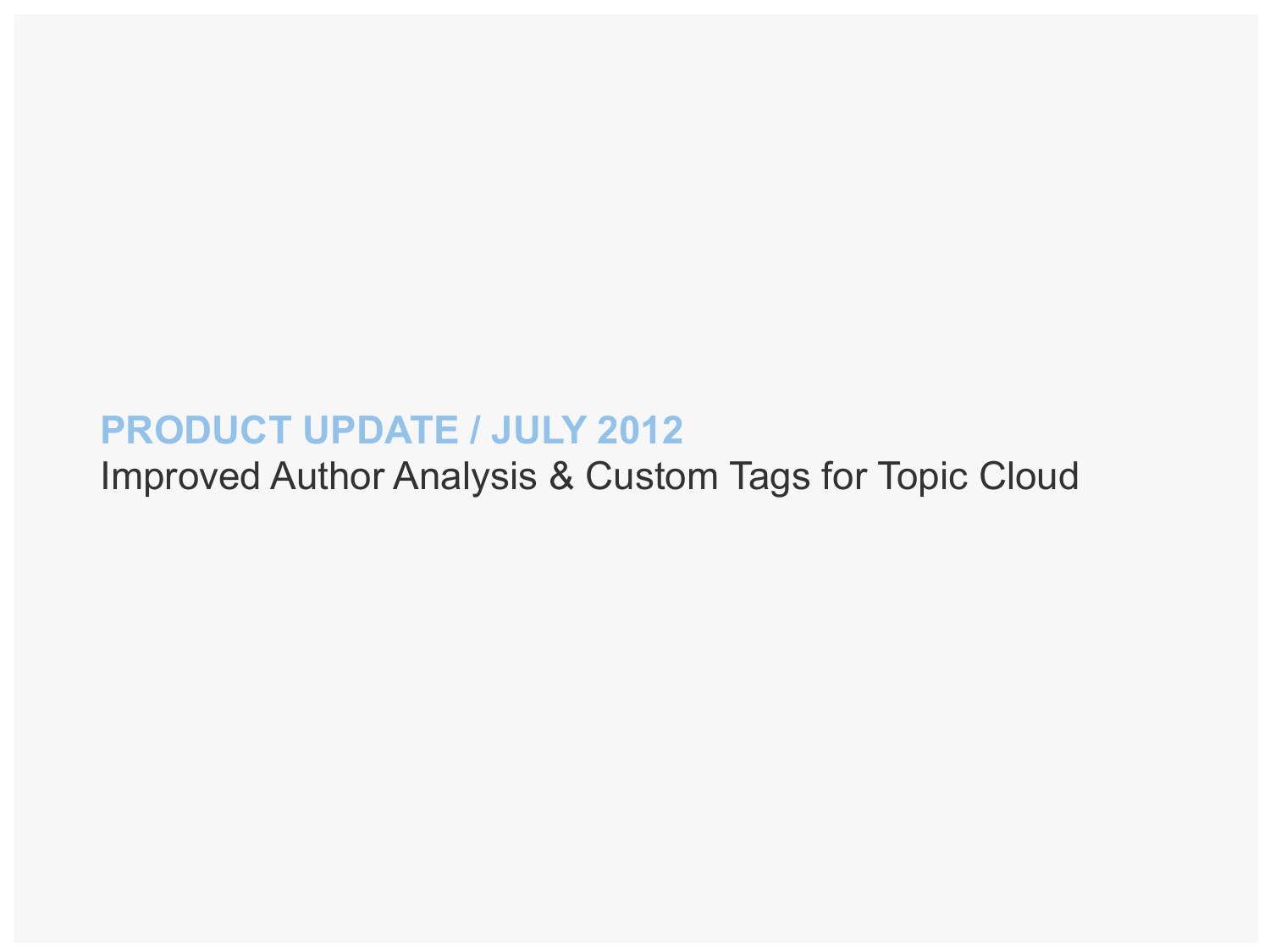# Improved Author Analysis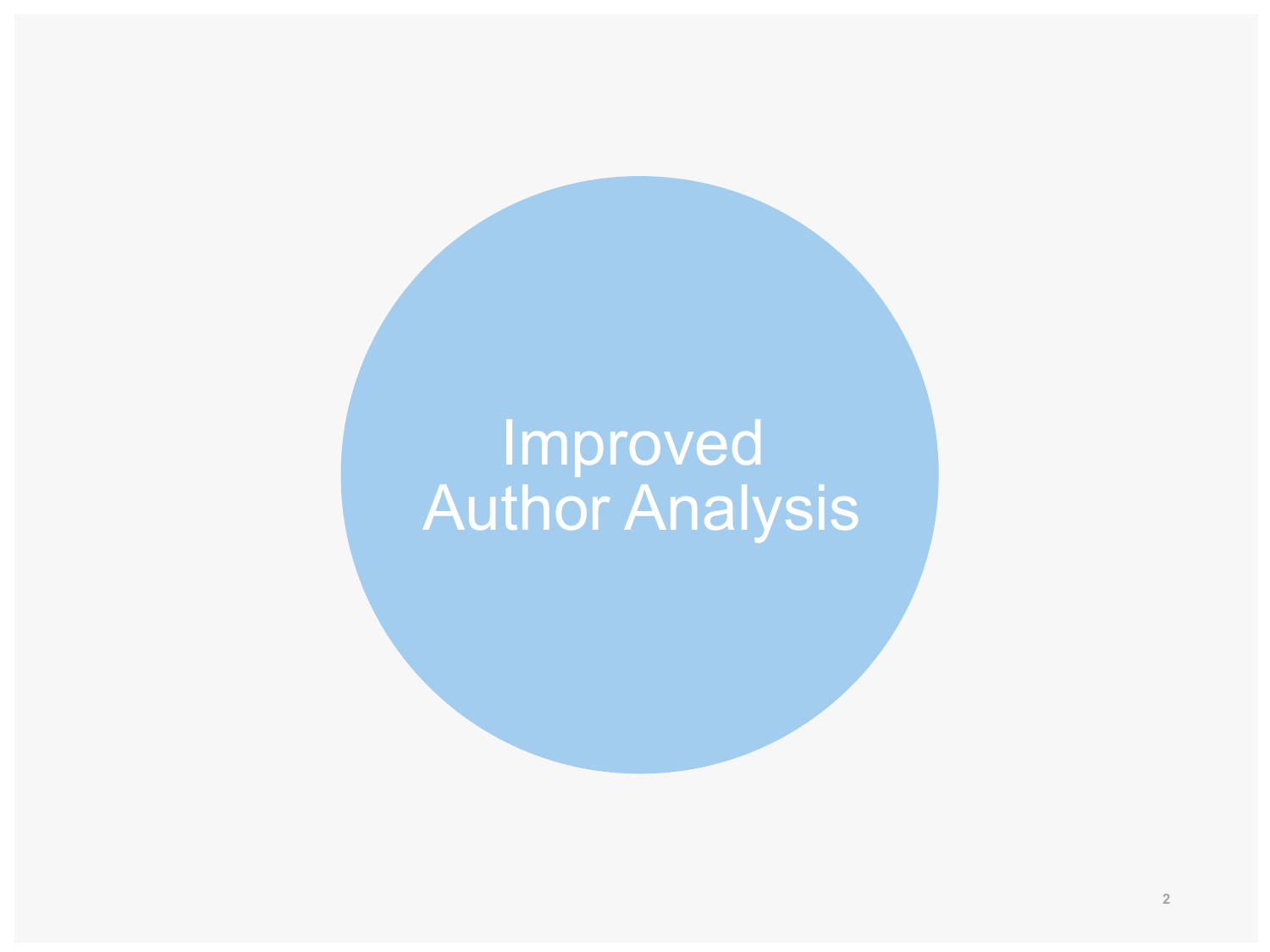#### **IMPROVED AUTHOR ANALYSIS:** Overview

- New '**Author Groups**' added for filtering
- Author Groups can be used across all major components, including:
	- **Summary Component**
	- **Top Sites Component**
	- **Authors Component**
	- **Topics Component**
	- **Charts Component**
	- **Mentions Component**
- Author data added to '**Top Sites**' component
- Sites added to '**Top Authors**' component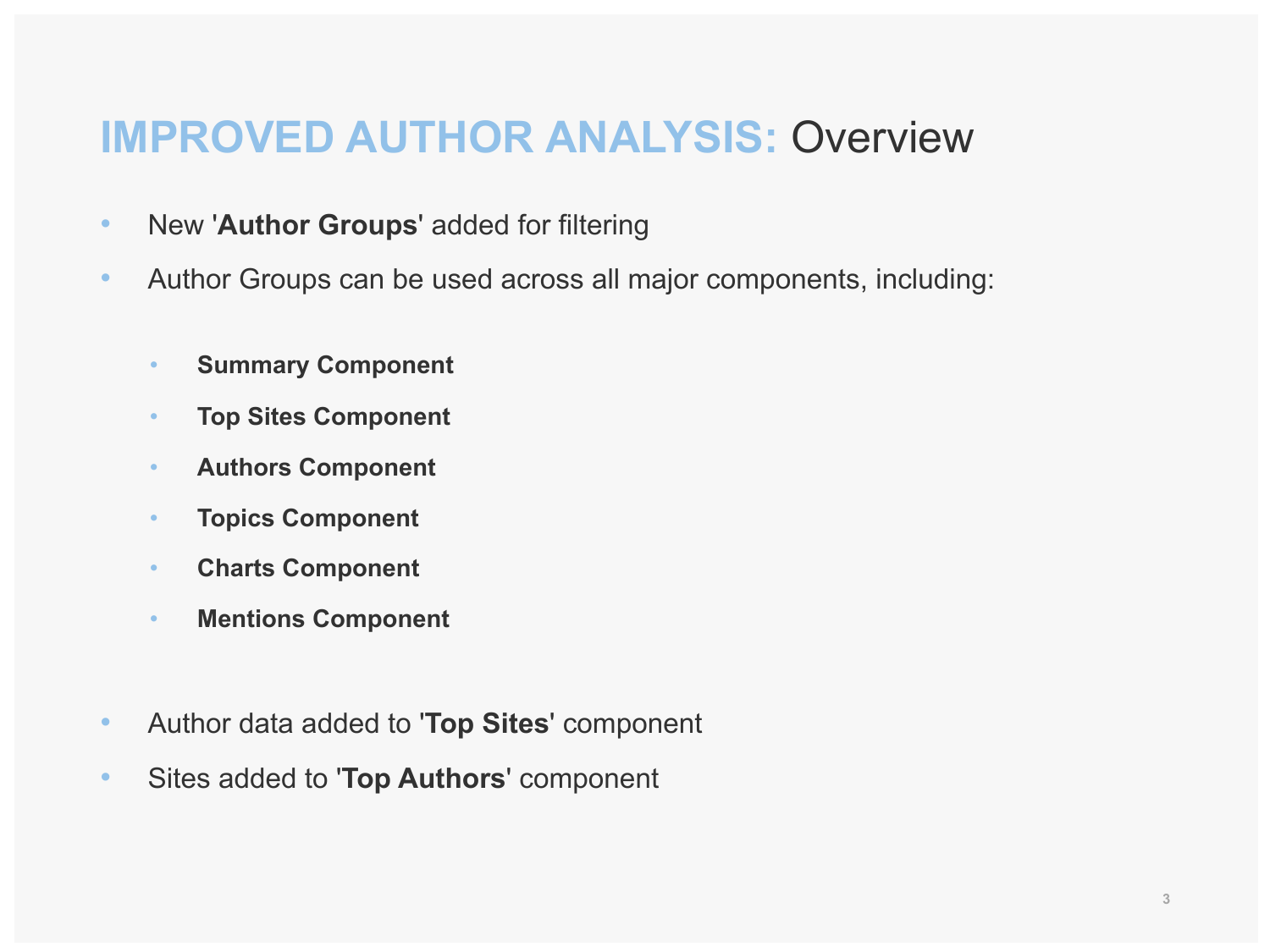#### **IMPROVED AUTHOR ANALYSIS:** Author Groups (1/3)

- You can now **create groups** of specific authors by which to filter data
- As with the other Group filters, Author Groups can be created by clicking on "**Groups**", then "**Author Groups**" and choosing "**New Author Group**" in the top right-hand corner

| user@SocialMediaMonitoring.com ▼<br>$\circledcirc$ (1) $\downarrow$ User Guide |                                                                                             |                                 |                                                 |  |  |  |  |
|--------------------------------------------------------------------------------|---------------------------------------------------------------------------------------------|---------------------------------|-------------------------------------------------|--|--|--|--|
| Download $\blacktriangledown$                                                  | Groups $\blacktriangledown$                                                                 | Categories $\blacktriangledown$ | Rules $\blacktriangledown$<br><b>Alerts</b>     |  |  |  |  |
|                                                                                | <b>Query Groups</b><br><b>Site Groups</b><br><b>Location Groups</b><br><b>Author Groups</b> | Þ<br>Þ<br>Þ<br>Þ                | <b>New Author Group</b>                         |  |  |  |  |
|                                                                                |                                                                                             |                                 | <b>Edit Author Groups</b><br><b>Influencers</b> |  |  |  |  |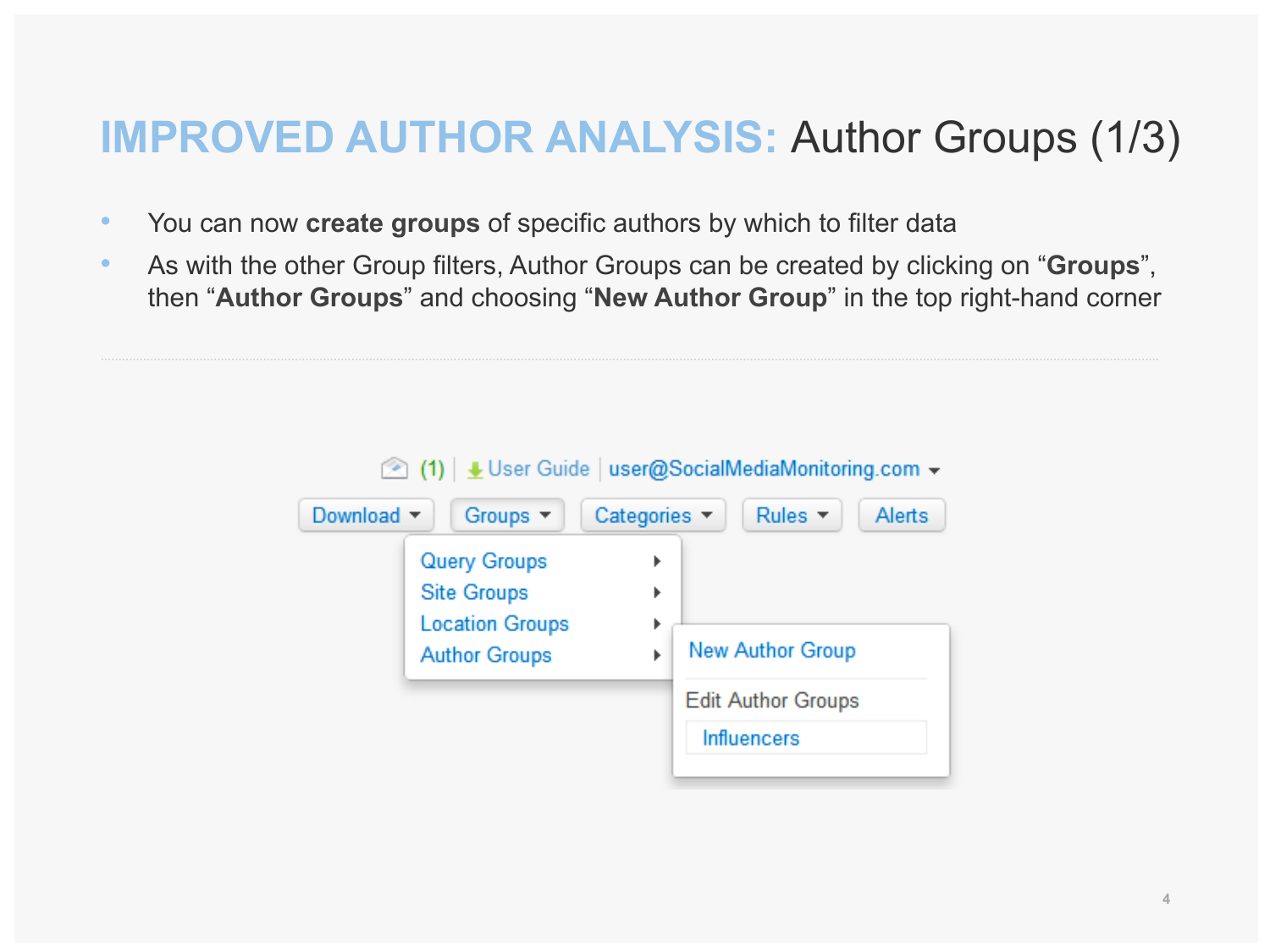# **IMPROVED AUTHOR ANALYSIS:** Author Groups (2/3)

| Add an author | <b>Authors in Group</b>     | 1 selected |
|---------------|-----------------------------|------------|
|               | <b>3</b> Matt Morrow<br>Add |            |
|               |                             |            |
|               |                             |            |
|               |                             |            |
|               |                             |            |
|               |                             |            |
|               |                             |            |
|               |                             |            |
|               |                             |            |

- Type a **name** for your Author Group in the box provided **(1)**
- Enter the **exact name of an author**, as it appears within the app, into the lower box **(2)**
- Click "**Add**" and the author should then appear in the list on the right **(3)**
- You can continue to **add additional authors** via this method, however they can also be added from within the app once this author group has been saved
- When you have finished, click "**Create Author Group**"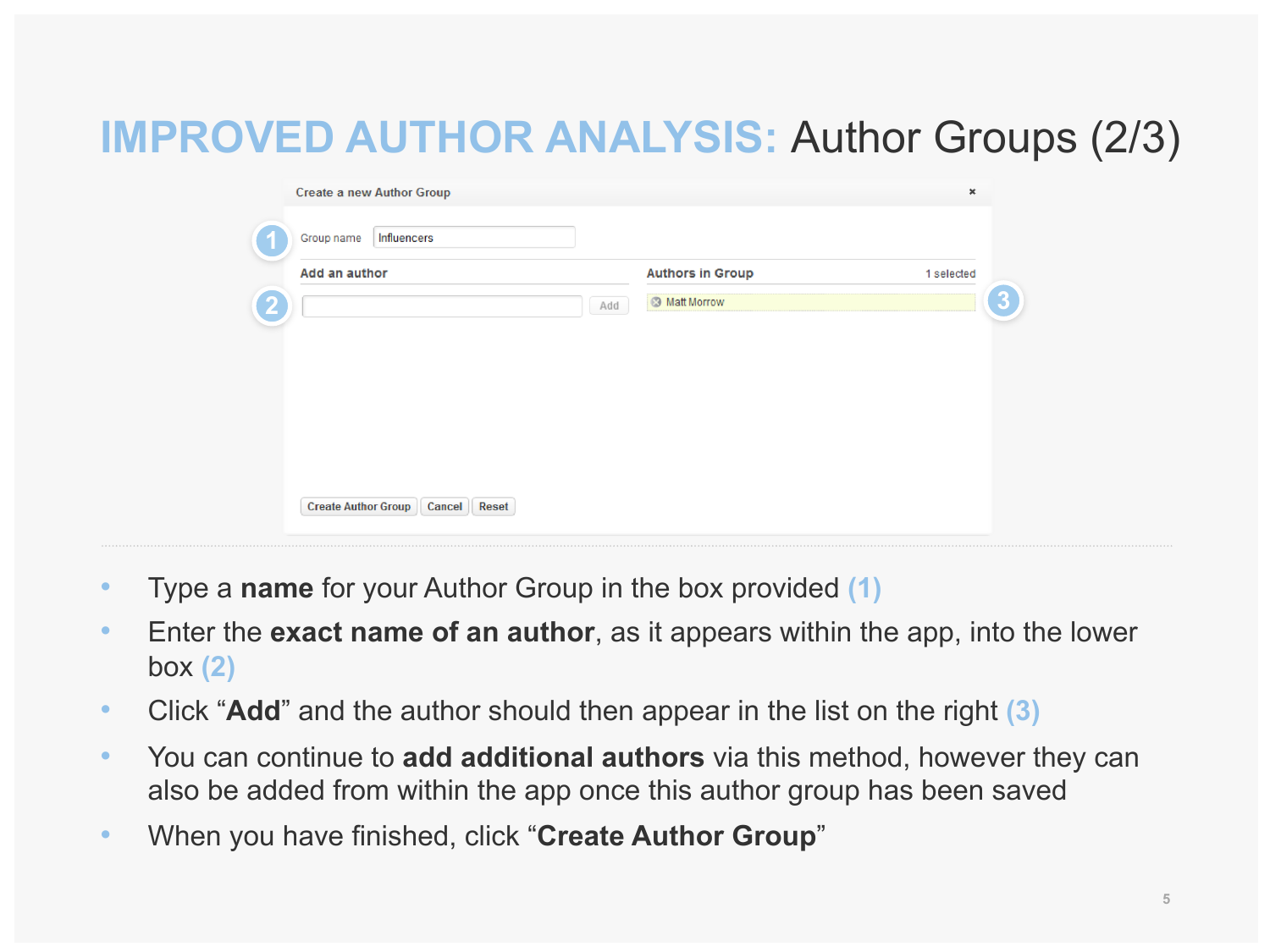### **IMPROVED AUTHOR ANALYSIS:** Author Groups (3/3)



- Authors can be added to **existing Author Groups** from within both the **Authors** and **Top Sites** components
- Click on an author and select "**Add to an Author Group**" from the list **(1)**
- From the **pop-up**, choose which Author Group you wish to add this author to **(2)** and select "**Add to Author Group**" **(3)**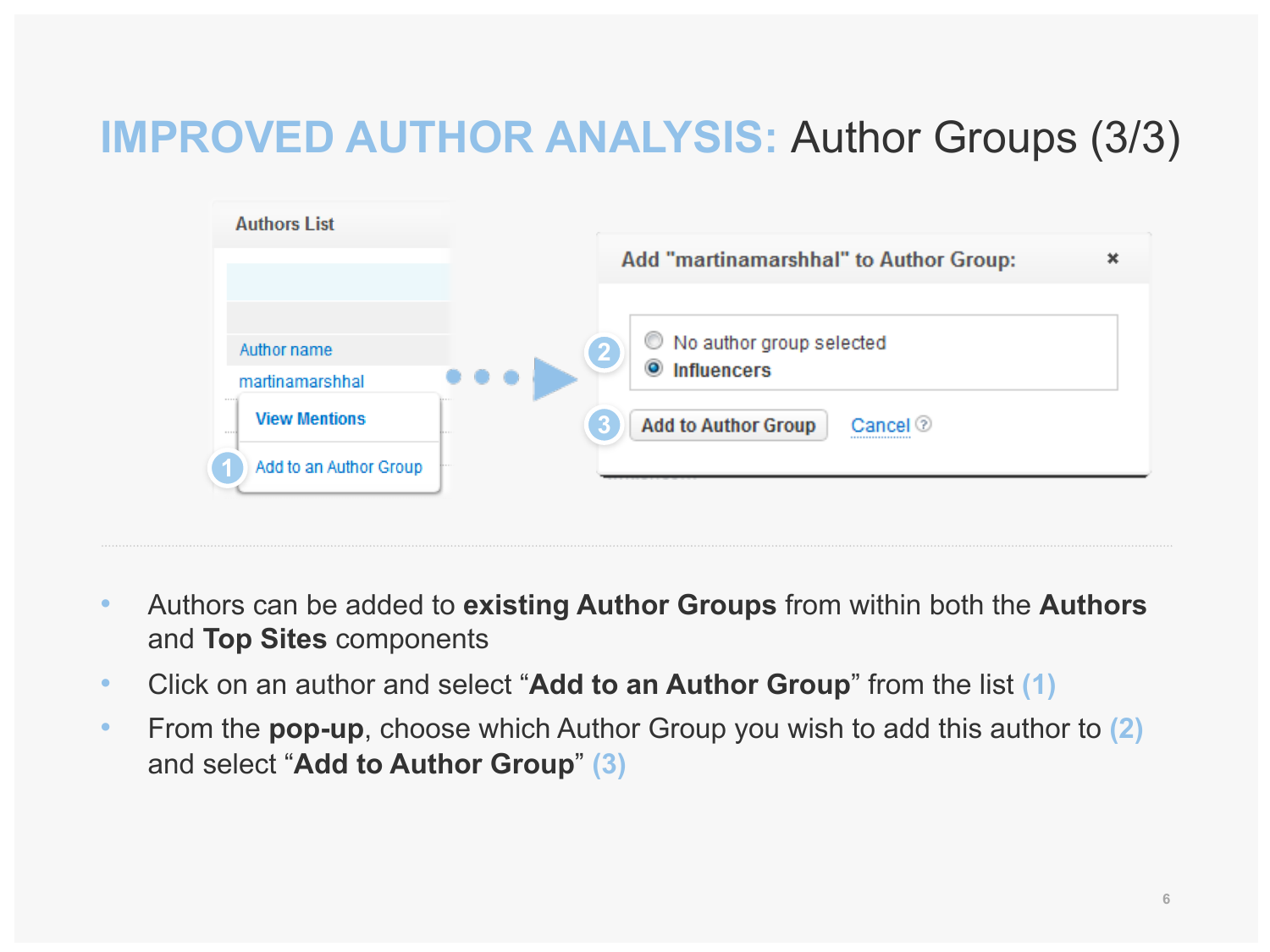#### **IMPROVED AUTHOR ANALYSIS:** Component Filters



- In the **Filters** section (in the Controls panel), the "**Author**" filters **(1)** now includes **two drop-down boxes**
- The **top box (2)** allows you to specify an Author Group to **include**. The **lower box (3)** allows you to **exclude** authors within an Author Group
- Clicking on either drop-down will return a **list** of the **Author Groups** you have created **(4)**
- **Multiple Author Groups** can be applied by repeating the process accordingly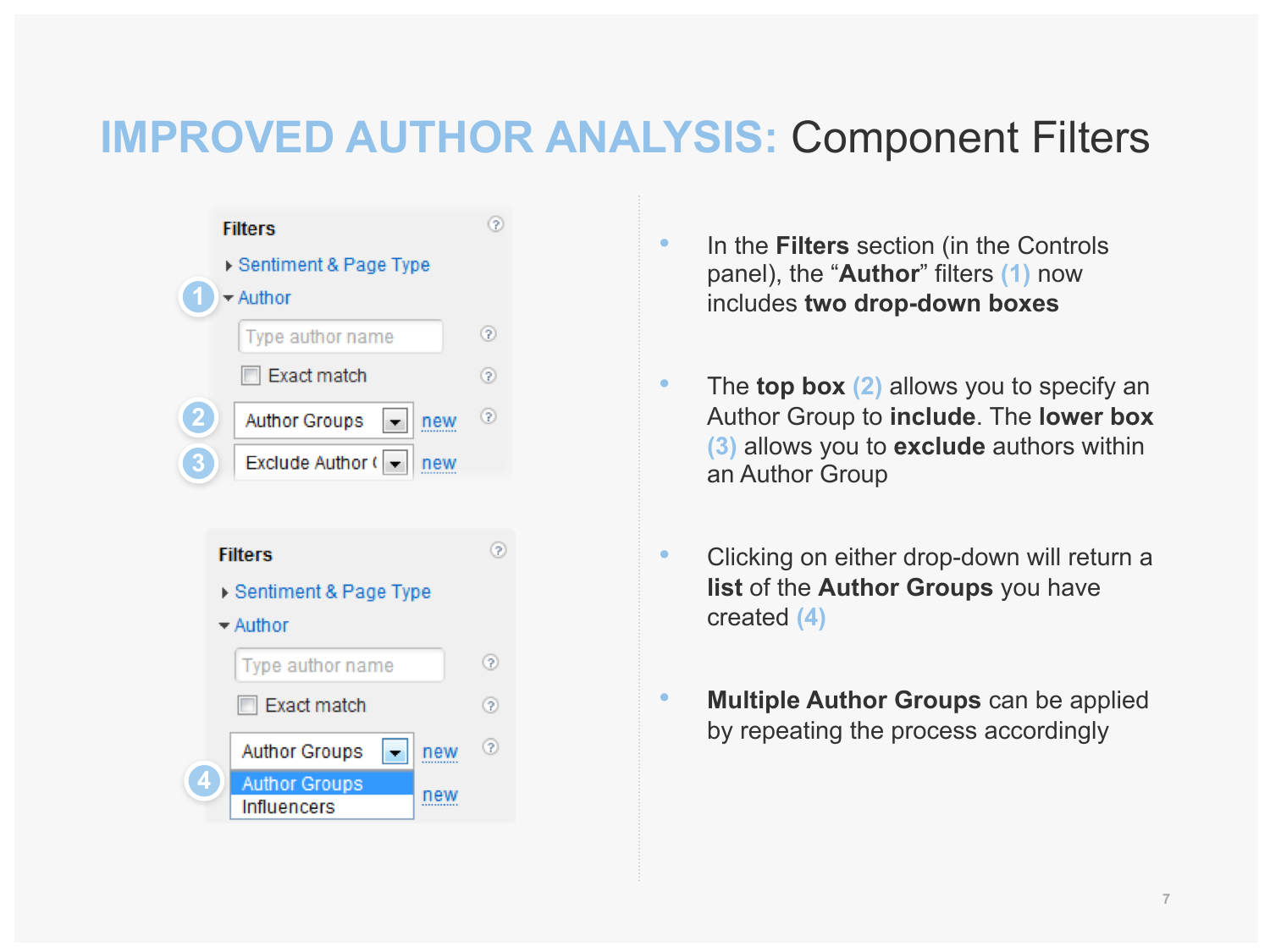# Custom Tags for Topic Cloud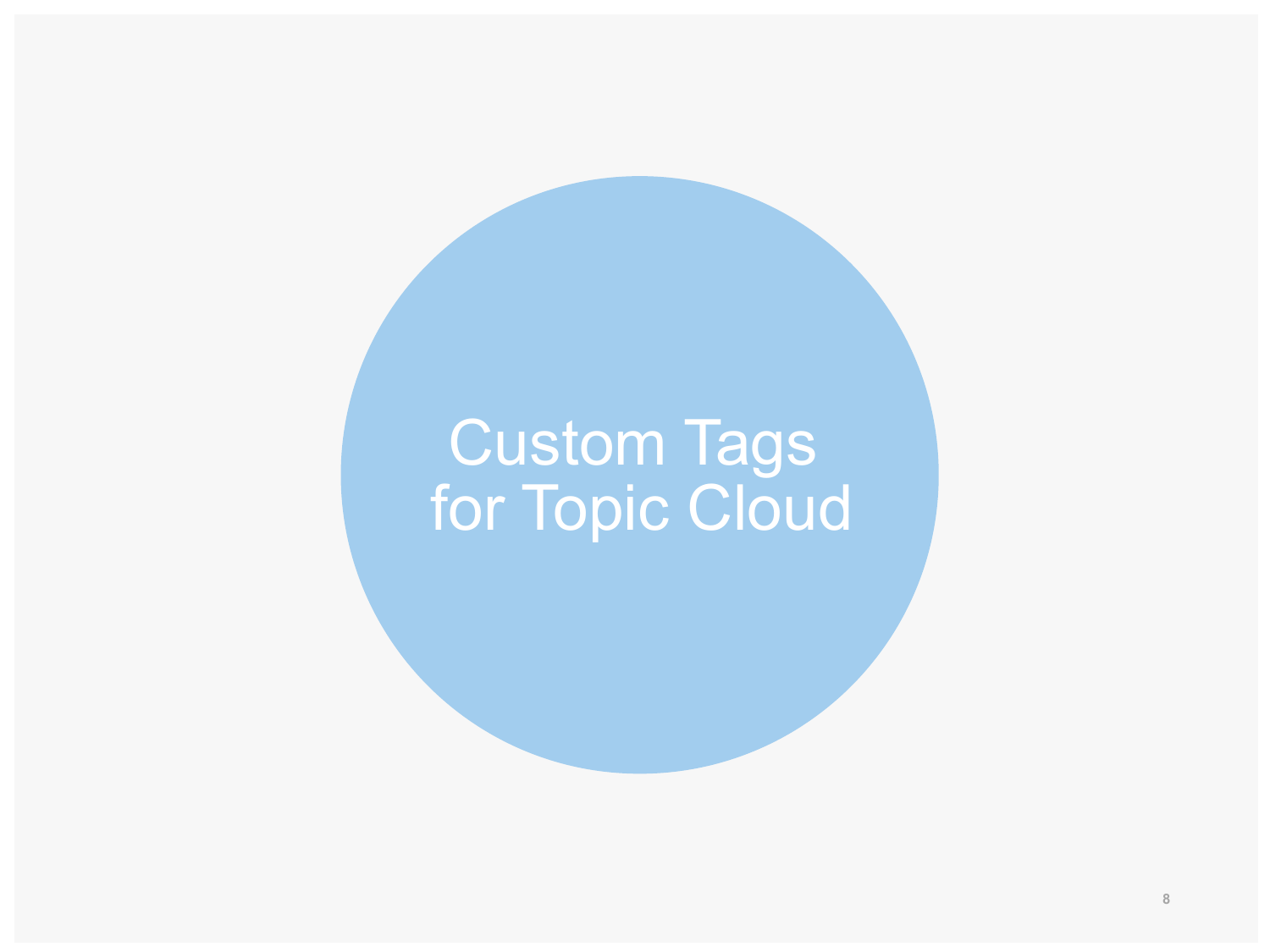## **CUSTOM TAGS FOR TOPIC CLOUD:**  Tag/Rule Creation

|        | Enter new or existing tag name 2                                                                                                                                                                                                                                                 |
|--------|----------------------------------------------------------------------------------------------------------------------------------------------------------------------------------------------------------------------------------------------------------------------------------|
| Cinema |                                                                                                                                                                                                                                                                                  |
|        | Apply this tag to all mentions that match the following search $\oslash$                                                                                                                                                                                                         |
|        | Test Search ≥<br>Cinema OR movies                                                                                                                                                                                                                                                |
|        | <b>Create Rule for "Cinema"</b>                                                                                                                                                                                                                                                  |
|        | Create a rule that automatically tags mentions                                                                                                                                                                                                                                   |
|        | Enter new or existing tag name 2                                                                                                                                                                                                                                                 |
|        | Cinema                                                                                                                                                                                                                                                                           |
|        | Apply this tag to all mentions that match the following search $\oslash$                                                                                                                                                                                                         |
|        | Cinema OR movies<br><b>Test Again</b>                                                                                                                                                                                                                                            |
|        | Previewing your search "Cinema OR movies" within Query Ben & Jerry                                                                                                                                                                                                               |
|        |                                                                                                                                                                                                                                                                                  |
|        | Last 7 days<br>Mentions 1 - 8 of 8<br>$\overline{\phantom{a}}$                                                                                                                                                                                                                   |
|        | 01 dominos, ben and jerrys, movies and miss weldon-nice way to spend a saturday :) <b>D</b><br>23 Jun 2012 - "dominos, ben and jerrys, movies and miss weldon- nice way to spend a saturday:)"<br>www.facebook.com (General) - mozRank: 9.08 - minimu - Visitors: 698M - minimum |
|        | ()2 Josh Gascoigne: @lukejamesday @ashleypmday  D<br>22 Jun 2012 - "@lukejamesday @ashleypmday I'm down they sell cheep Ben and jerrys and the cinema aswell"<br>@JoshGascoigne (Twitter)                                                                                        |
|        |                                                                                                                                                                                                                                                                                  |
|        | ()3 Sarah Kim: Todays expectations: shopp <b>D</b><br>22 Jun 2012 - "Todays expectations: shopping, mass tidy up, go to the gym. Reality: eating Ben and jerrys and<br>watching movies in my sweats. #fateaccepted"<br>出<br>@sarahkimjim (Twitter)                               |
|        | 04 natalie gaudie: Out for brekkie, then a da  c<br>22 Jun 2012 - "Out for brekkie, then a date at the cinema with my hubby and Ben and jerrys ice cream, bring it on"<br>@smoggie2 (Twitter)                                                                                    |
|        | 05 = £aura ≡: @MartyAJackson @gemmaastyl  D<br>21 Jun 2012 - "@MartyAJackson @gemmaastylinson ahah its ok, one day we can cuddle up, eat ben and jerrys<br>and watch movies together  i promise &It3 xx"<br>@dream_live_lov3 (Twitter)                                           |
|        | O6 Laura Pursey: Had a dream that I was at  @<br>21 Jun 2012 - "Had a dream that I was at the cinema and was about to take a mouthful of Ben and Jerrys and then<br>I woke up :- (#Fatdreams."<br>@MissPuurse (Twitter)                                                          |
|        | 07 abi jade: I wondered wat 2 do 2day? <b>□</b><br>21 Jun 2012 - "I wondered wat 2 do 2day? I no i am going 2 stay in bed all day and watch tv and movies and Ben<br>and jerrys ice cream sounds good!"<br>@AbiTheabstur101 (Twitter)                                            |

- You can now create your own **custom tags** within the **Topics component**
- To create a new tag select "**Add tag**" from the component header
- Type a **name** for your tag in the box provided **(1)**, if the tag already exists it will appear under this box, if not a **new tag** will be created
- Enter a **search string** for **your tag (2)**, by default the string for a tag will be the tag name itself, however **you can amend this** accordingly – here we have added 'OR movies'
- At this point you can test your query string by selecting "**Test Search**" **(3)**
- When you're happy with your new tag and string select "**Create rule**" **(4)**
- When created, these rules **automatically tag** both **newly found** and **historical**  mentions